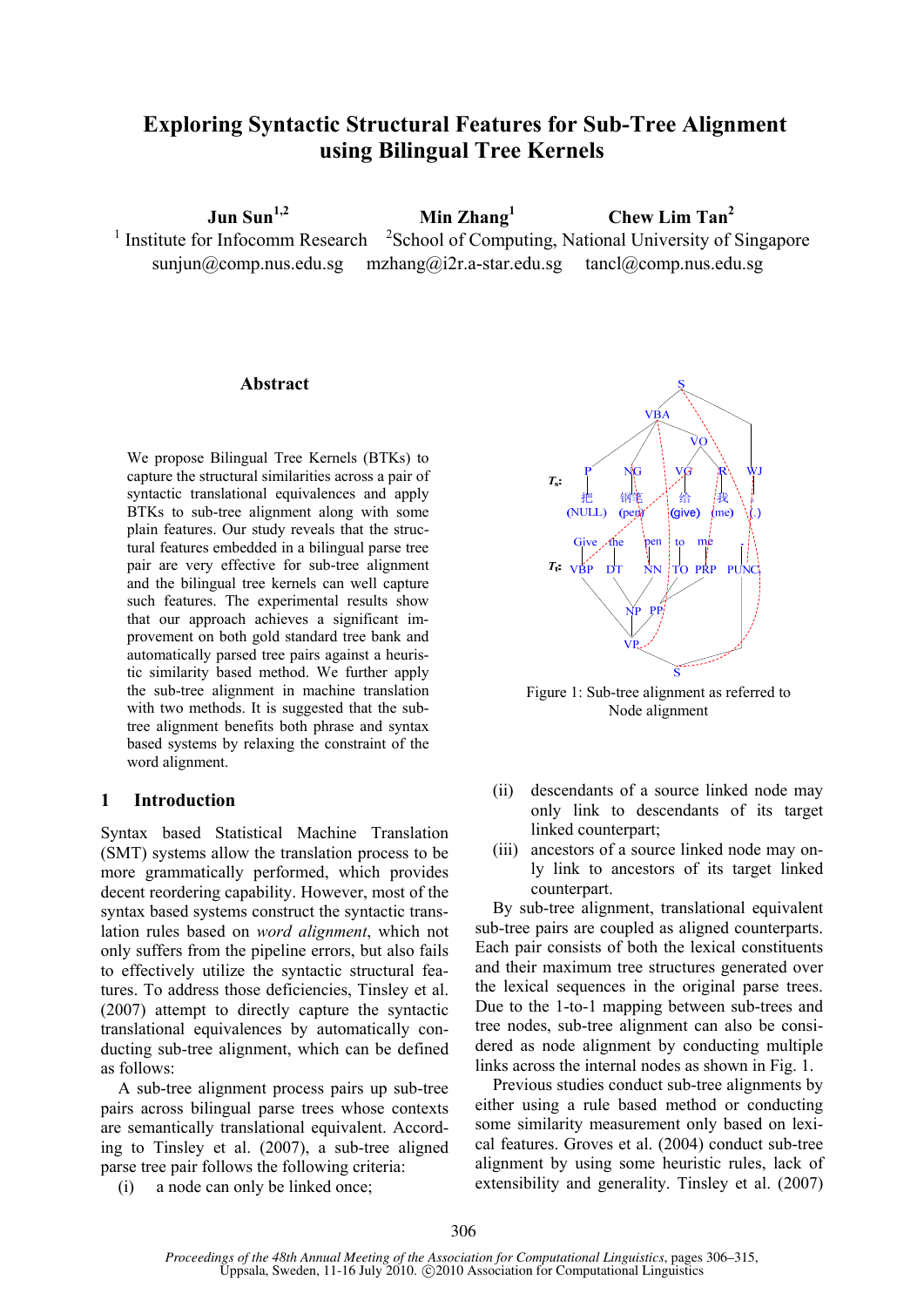and Imamura (2001) propose some score functions based on the lexical similarity and co-occurrence. These works fail to utilize the structural features, rendering the syntactic rich task of sub-tree alignment less convincing and attractive. This may be due to the fact that the syntactic structures in a parse tree pair are hard to describe using plain features. In addition, explicitly utilizing syntactic tree fragments results in exponentially high dimensional feature vectors, which is hard to compute. Alternatively, convolution parse tree kernels (Collins and Duffy, 2001), which implicitly explore the tree structure information, have been successfully applied in many NLP tasks, such as Semantic parsing (Moschitti, 2004) and Relation Extraction (Zhang et al. 2006). However, all those studies are carried out in monolingual tasks. In multilingual tasks such as machine translation, tree kernels are seldom applied.

In this paper, we propose Bilingual Tree Kernels (BTKs) to model the bilingual translational equivalences, in our case, to conduct sub-tree alignment. This is motivated by the decent effectiveness of tree kernels in expressing the similarity between tree structures. We propose two kinds of BTKs named dependent Bilingual Tree Kernel (dBTK), which takes the sub-tree pair as a whole and independent Bilingual Tree Kernel (iBTK), which individually models the source and the target sub-trees. Both kernels can be utilized within different feature spaces using various representations of the sub-structures.

Along with BTKs, various lexical and syntactic structural features are proposed to capture the correspondence between bilingual sub-trees using a polynomial kernel. We then attempt to combine the polynomial kernel and BTKs to construct a composite kernel. The sub-tree alignment task is considered as a binary classification problem. We employ a kernel based classifier with the composite kernel to classify each candidate of sub-tree pair as *aligned* or *unaligned*. Then a greedy search algorithm is performed according to the three criteria of sub-tree alignment within the space of candidates classified as *aligned*.

We evaluate the sub-tree alignment on both the gold standard tree bank and an automatically parsed corpus. Experimental results show that the proposed BTKs benefit sub-tree alignment on both corpora, along with the lexical features and the plain structural features. Further experiments in machine translation also suggest that the obtained sub-tree alignment can improve the performance of both phrase and syntax based SMT systems.

### **2 Bilingual Tree Kernels**

In this section, we propose the two BTKs and study their capability and complexity in modeling the bilingual structural similarity. Before elaborating the concepts of BTKs, we first illustrate some notations to facilitate further understanding.

Each sub-tree pair  $(S \cdot T)$  can be explicitly decomposed into multiple sub-structures which belong to the given sub-structure spaces.  $S_I =$  $\{s_1, ..., s_i, ..., s_l\}$  refers to the *source* tree substructure space; while  $T_j = \{t_1, ..., t_j, ..., t_J\}$  refers to the *target* sub-structure space. A sub-structure pair  $(s_i, t_i)$  refers to an element in the set of the Cartesian product of the two sub-structure spaces:  $(s_i, t_j) \in S_I \times T_I$ .

### **2.1 Independent Bilingual Tree Kernel (iBTK)**

Given the sub-structure spaces  $S_I$  and  $T_I$ , we construct two vectors using the integer counts of the source and target sub-structures:

$$
\phi(S) = (#(s_1), ..., #(s_k), ..., #(s_{|\mathcal{S}_I|}))
$$
  

$$
\phi(T) = (#(t_1), ..., #(t_k), ..., #(t_{|\mathcal{T}_J|}))
$$

where  $\#(s_k)$  and  $\#(t_k)$  are the numbers of occurrences of the sub-structures  $s_k$  and  $t_k$ . In order to compute the dot product of the feature vectors in the exponentially high dimensional feature space, we introduce the tree kernel functions as follows:

$$
\mathcal{K}_{iBTK}(S\cdot T,S'\cdot T')=\mathcal{K}(S,S')+\mathcal{K}(T,T')
$$

The iBTK is defined as a composite kernel consisting of a source tree kernel and a target tree kernel which measures the source and the target structural similarity respectively. Therefore, the composite kernel can be computed using the ordinary monolingual tree kernels (Collins and Duffy, 2001).

$$
\mathcal{K}(S, S') = \langle \phi(S), \phi(S') \rangle
$$
  
=  $\sum_{i=1}^{|S_i|} \left( \sum_{n_s \in N_S} I_i(n_s) \cdot \sum_{n_s' \in N_S'} I_i(n_s') \right)$   
=  $\sum_{n_s \in N_S} \sum_{n_s' \in N_S'} \Delta(n_s, n_s')$ 

where  $N_S$  and  $N'_S$  refer to the node sets of the source sub-tree S and S' respectively.  $I_i(n_s)$  is an indicator function which equals to 1 iff the substructure  $s_i$  is rooted at the node  $n_s$  and 0 otherwise.  $\Delta(n_s, n_s') = \sum_{i=1}^{\vert s_I \vert} (I_i(n_s) \cdot I_i(n_s'))$  is the number of identical sub-structures rooted at  $n_s$  and  $n'_s$ . Then we compute the  $\Delta(n_s, n'_s)$  function as follows: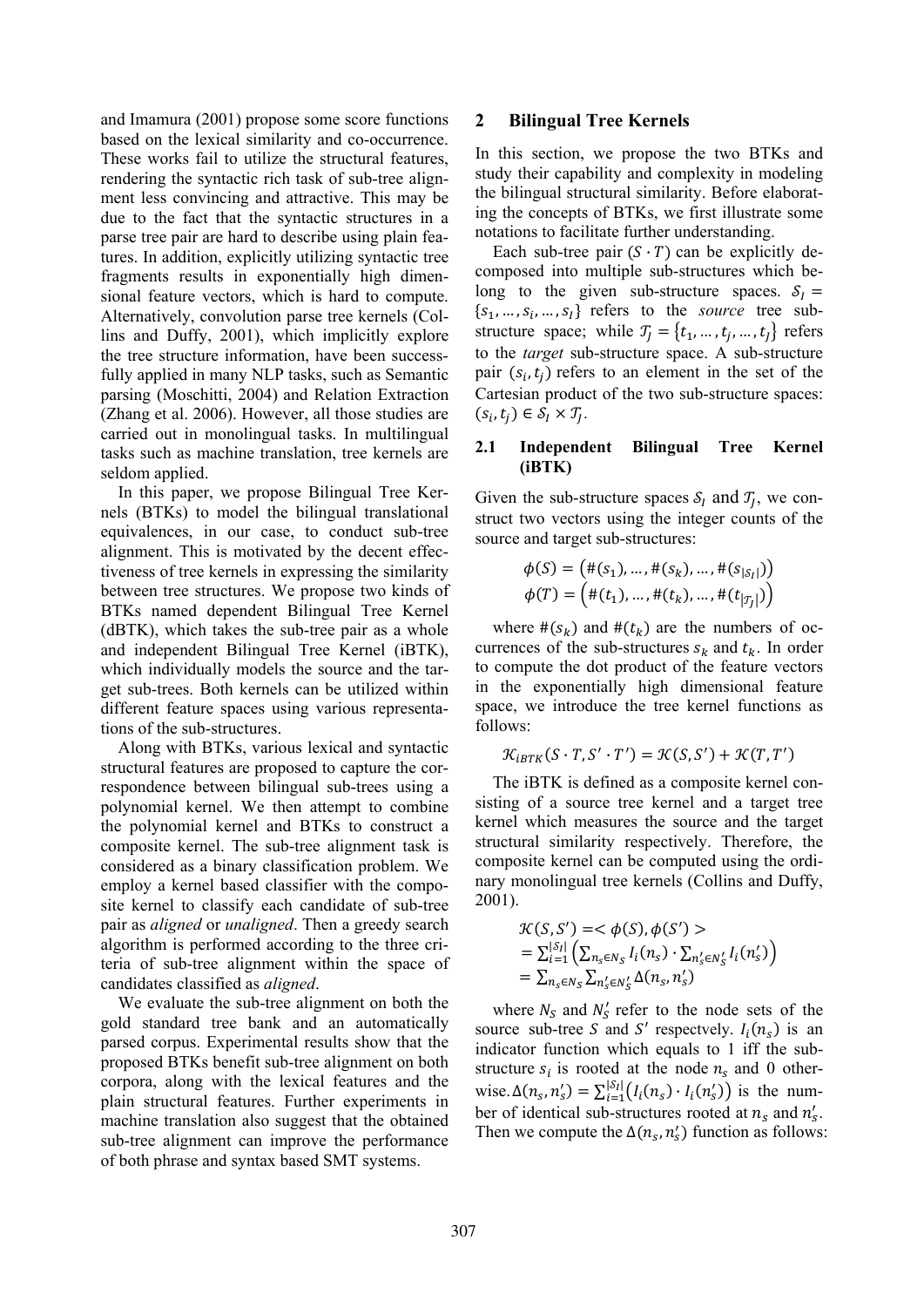(1) If the production rule at  $n_s$  and  $n'_s$  are different,  $\Delta(n_s, n_s') = 0;$ 

(2)else if both  $n_s$  and  $n'_s$  are POS tags,  $\Delta(n_s, n'_s) = \lambda$ ;  $(3)$ else,  $\Delta(n_s, n'_s) = \lambda \prod_{l=1}^{n_c(n_s)} \left(1 + \Delta(c(n_s, l), c(n'_s, l))\right).$ 

where  $nc(n_s)$  is the child number of  $n_s$ ,  $c(n_s, l)$ is the  $l^{th}$  child of  $n_s$ ,  $\lambda$  is the decay factor used to make the kernel value less variable with respect to the number of sub-structures.

Similarly, we can decompose the target kernel as  $\mathcal{K}(T, T') = \sum_{n_t \in N_T} \sum_{n'_t \in N'_T} \Delta(n_t, n'_t)$  and run the algorithm above as well.

The disadvantage of the iBTK is that it fails to capture the correspondence across the substructure pairs. However, the composite style of constructing the iBTK helps keep the computational complexity comparable to the monolingual tree kernel, which is  $O(|N_S| \cdot |N_S'| + |N_T| \cdot |N_T'|)$ .

#### **2.2 Dependent Bilingual Tree Kernel (dBTK)**

The iBTK explores the structural similarity of the source and the target sub-trees respectively. As an alternative, we further define a kernel to capture the relationship across the counterparts without increasing the computational complexity. As a result, we propose the dependent Bilingual Tree kernel (dBTK) to jointly evaluate the similarity across sub-tree pairs by enlarging the feature space to the Cartesian product of the two substructure sets.

A dBTK takes the source and the target substructure pair as a whole and recursively calculate over the joint sub-structures of the given sub-tree pair. We define the dBTK as follows:

Given the sub-structure space  $S_l \times T_l$ , we construct a vector using the integer counts of the substructure pairs to represent a sub-tree pair:

$$
\phi(S \cdot T) = { \begin{pmatrix} \#(s_1, t_1), \dots, \#(s_1, t_{|\mathcal{T}_j|}), \#(s_2, t_1), \\ \dots, \#(s_{|\mathcal{S}_l|}, t_1), \dots, \#(s_{|\mathcal{S}_l|}, t_{|\mathcal{T}_j|}) \end{pmatrix}}
$$

where  $\#(s_i, t_j)$  is the number of occurrences of the sub-structure pair  $(s_i, t_i)$ .

$$
\mathcal{K}_{dBTK}(S \cdot T, S' \cdot T')
$$
\n=<  $\phi(S \cdot T), \phi(S' \cdot T') >$   
\n= $\sum_{k=1}^{|\mathcal{S}_I \times \mathcal{J}_J|} \left( \frac{\sum_{n_s \in N_S} \sum_{n_t \in N_T} I_k(n_s, n_t)}{\sum_{n_s' \in N_S'} \sum_{n_t' \in N_T'} I_k(n_s', n_t')} \right)$   
\n= $\sum_{n_s \in N_S} \sum_{n_t \in N_T} \sum_{n_s' \in N_S'} \sum_{n_t' \in N_T'} \Delta \left( \frac{(n_s, n_t)}{(n_s', n_t')} \right) (1)$   
\n= $\sum_{n_s \in N_S} \sum_{n_t \in N_T} \sum_{n_s' \in N_S'} \sum_{n_t' \in N_T'} \left( \frac{\Delta(n_s, n_s')}{\Delta(n_t, n_t')} \right) (2)$   
\n= $\sum_{n_s \in N_S} \sum_{n_s' \in N_S'} \Delta(n_s, n_s') \sum_{n_t \in N_T} \sum_{n_t' \in N_T'} \Delta(n_t, n_t')$   
\n= $\mathcal{K}(S, S') \cdot \mathcal{K}(T, T')$ 

It is infeasible to explicitly compute the kernel function by expressing the sub-trees as feature vectors. In order to achieve convenient computation, we deduce the kernel function as the above.

The deduction from (1) to (2) is derived according to the fact that the number of identical substructure pairs rooted in the node pairs  $(n_s, n_t)$  and  $(n'_s, n'_t)$  equals to the product of the respective counts. As a result, the dBTK can be evaluated as a product of two monolingual tree kernels. Here we verify the correctness of the kernel by directly constructing the feature space for the inner product. Alternatively, Cristianini and Shawe-Taylor (2000) prove the positive semi-definite characteristic of the tensor product of two kernels. The decomposition benefits the efficient computation to use the algorithm for the monolingual tree kernel in Section 2.1.

The computational complexity of the dBTK is still  $O(|N_s| \cdot |N'_s| + |N_T| \cdot |N'_T|)$ .

#### **3 Sub-structure Spaces for BTKs**

The syntactic translational equivalences under BTKs are evaluated with respective to the substructures factorized from the candidate sub-tree pairs. In this section, we propose different substructures to facilitate the measurement of syntactic similarity for sub-tree alignment. Since the proposed BTKs can be computed by individually evaluating the source and target monolingual tree kernels, the definition of the sub-structure can be simplified to base only on monolingual sub-trees.

#### **3.1 Subset Tree**

Motivated from Collins and Duffy (2002) in monolingual tree kernels, the Subset Tree (SST) can be employed as sub-structures. An SST is any subgraph, which includes more than one non-terminal node, with the constraint that the entire rule productions are included. Fig. 2 shows an example of the SSTs decomposed from the source sub-tree rooted at VP\*.

#### **3.2 Root directed Subset Tree**

Monolingual Tree kernels achieve decent performance using the SSTs due to the rich exploration of syntactic information. However, the sub-tree alignment task requires strong capability of discriminating the sub-trees with their roots across adjacent generations, because those candidates share many identical SSTs. As illustrated in Fig 2, the source sub-tree rooted at VP\*, which should be aligned to the target sub-tree rooted at NP\*, may be likely aligned to the sub-tree rooted at PP\*,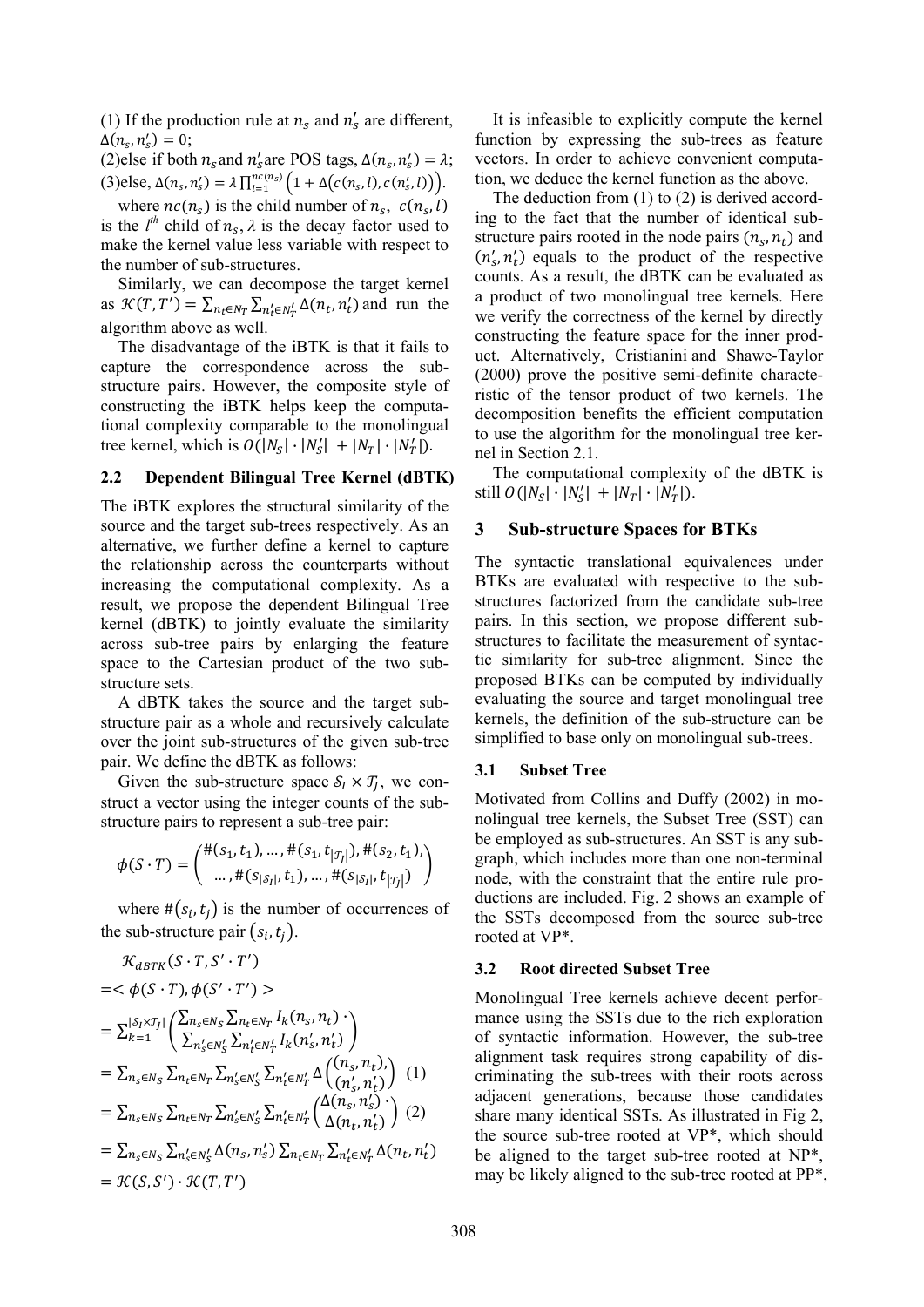

Figure 2: Illustration of SST, RdSST and RgSST

which shares quite a similar context with NP\*. It is also easy to show that the latter shares all the SSTs that the former obtains. In consequence, the values of the SST based kernel function are quite similar between the candidate sub-tree pair rooted at  $(VP^*, NP^*)$  and  $(VP^*, PP^*)$ .

In order to effectively differentiate the candidates like the above, we propose the Root directed Subset Tree (RdSST) by encapsulating each SST with the root of the given sub-tree. As shown in Fig 2, a sub-structure is considered identical to the given examples, when the SST is identical and the root tag of the given sub-tree is NP. As a result, the kernel function in Section 2.1 is re-defined as:

$$
\mathcal{K}(S, S') = \sum_{n_S \in N_S} \sum_{n'_S \in N'_S} \Delta(n_S, n'_S) I(r_S, r'_S)
$$
  
=  $I(r_S, r'_S) \sum_{n_S \in N_S} \sum_{n'_S \in N'_S} \Delta(n_S, n'_S)$ 

where  $r_s$  and  $r'_s$  are the root nodes of the subtree  $S$  and  $S'$  respectively. The indicator function  $I(r<sub>s</sub>, r<sub>s</sub>')$  equals to 1 if  $r<sub>s</sub>$  and  $r<sub>s</sub>'$  are identical, and 0 otherwise. Although defined for individual SST, the indicator function can be evaluated outside the summation, without increasing the computational complexity of the kernel function.

#### **3.3 Root generated Subset Tree**

Some grammatical tags (NP/VP) may have identical tags as their parents or children which may make RdSST less effective. Consequently, we step further to propose the sub-structure of Root generated Subset Tree (RgSST). An RgSST requires the root node of the given sub-tree to be part of the sub-structure. In other words, all sub-structures should be generated from the root of the given sub-tree as presented in Fig. 2. Therefore the kernel function can be simplified to only capture the sub-structure rooted at the root of the sub-tree.

$$
\mathcal{K}(S,S')=\Delta(r_{\!S},r'_{\!S})
$$

where  $r_s$  and  $r'_s$  are the root nodes of the subtree  $S$  and  $S'$  respectively. The time complexity is reduced to  $O(|N_S| + |N'_S| + |N_T| + |N'_T|)$ .

#### **3.4 Root only**

More aggressively, we can simplify the kernel to only measure the common root node without considering the complex tree structures. Therefore the kernel function is simplified to be a binary function with time complexity  $O(1)$ .

$$
\mathcal{K}(S,S')=I(r_s,r_s')
$$

### **4 Plain features**

Besides BTKs, we introduce various plain lexical features and structural features which can be expressed as feature functions. The lexical features with directions are defined as conditional feature functions based on the conditional lexical translation probabilities. The plain syntactic structural features can deal with the structural divergence of bilingual parse trees in a more general perspective.

#### **4.1 Lexical and Word Alignment Features**

In this section, we define seven lexical features to measure semantic similarity of a given sub-tree pair.

**Internal Lexical Features**: We define two lexical features with respective to the internal span of the sub-tree pair. భ

$$
\phi_1(S|T) = \left(\prod_{v \in in(T)} \sum_{u \in in(S)} P(u|v)\right)^{\frac{1}{\left|\ln(T)\right|}}
$$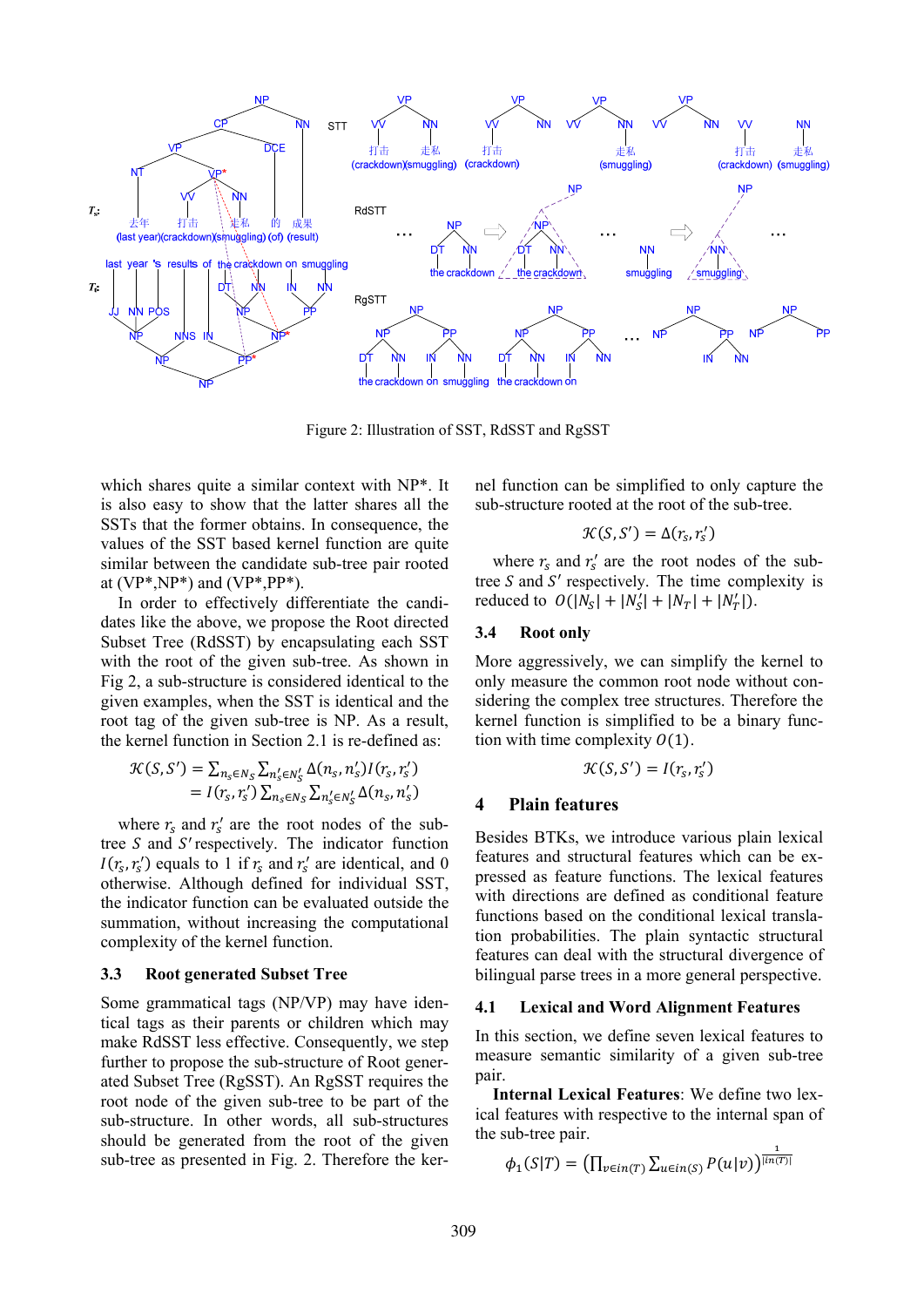$$
\phi_2(T|S) = \left(\prod_{u \in in(S)} \sum_{v \in in(T)} P(v|u)\right)^{\frac{1}{\vert in(S) \vert}}
$$

where  $P(v|u)$  refers to the lexical translation probability from the source word  $u$  to the target word  $\nu$  within the sub-tree spans, while  $P(u|\nu)$ refers to that from target to source;  $in(S)$  refers to the word set for the internal span of the source sub-tree  $S$ , while  $in(T)$  refers to that of the target sub-tree  $T$ .

**Internal-External Lexical Features**: These features are motivated by the fact that lexical translation probabilities within the translational equivalence tend to be high, and that of the nonequivalent counterparts tend to be low.

$$
\phi_3(S|T) = \left(\prod_{v \in in(T)} \sum_{u \in out(S)} P(u|v)\right)^{\frac{1}{\lfloor in(T) \rfloor}}
$$

$$
\phi_4(T|S) = \left(\prod_{u \in in(S)} \sum_{v \in out(T)} P(v|u)\right)^{\frac{1}{\lfloor in(S) \rfloor}}
$$

where  $out(S)$  refers to the word set for the external span of the source sub-tree  $S$ , while  $out(T)$ refers to that of the target sub-tree  $T$ .

**Internal Word Alignment Features**: The word alignment links account much for the cooccurrence of the aligned terms. We define the internal word alignment features as follows:

$$
\phi_5(S,T) = \frac{\sum_{v \in in(T)} \sum_{u \in in(S)} \delta(u,v) \cdot (P(u|v) \cdot P(v|u))^{\frac{1}{2}}}{(\vert in(S) \vert \cdot \vert in(T) \vert)^{\frac{1}{2}}}
$$

where

$$
\delta(u, v) = \begin{cases} 1 & \text{if } (u, v) \text{ is aligned} \\ 0 & \text{otherwise} \end{cases}
$$

The binary function  $\delta(u, v)$  is employed to trigger the computation only when a word aligned link exists for the two words  $(u, v)$  within the subtree span.

**Internal-External Word Alignment Features:** Similar to the lexical features, we also introduce the internal-external word alignment features as follows:

$$
\phi_6(S,T) = \frac{\sum_{v \in in(T)} \sum_{u \in out(S)} \delta(u,v) \cdot (P(u|v) \cdot P(v|u))^{\frac{1}{2}}}{\left(|out(S)| \cdot |in(T)|\right)^{\frac{1}{2}}}
$$
\n
$$
\phi_7(S,T) = \frac{\sum_{v \in out(T)} \sum_{u \in in(S)} \delta(u,v) \cdot (P(u|v) \cdot P(v|u))^{\frac{1}{2}}}{\left(|in(S)| \cdot |out(T)|\right)^{\frac{1}{2}}}
$$
\nwhere

$$
\delta(u, v) = \begin{cases} 1 & \text{if } (u, v) \text{ is aligned} \\ 0 & \text{otherwise} \end{cases}
$$

### **4.2 Online Structural Features**

In addition to the lexical correspondence, we also capture the structural divergence by introducing the following tree structural features.

**Span difference**: Translational equivalent subtree pairs tend to share similar length of spans.

Thus the model will penalize the candidate subtree pairs with largely different length of spans.

$$
\varphi_1(S,T) = \left| \frac{|in(S)|}{|in(S)|} - \frac{|in(T)|}{|in(T)|} \right|
$$

**S** and **T** refer to the entire source and target parse trees respectively. Therefore,  $|in(S)|$  and  $|in(T)|$  are the respective span length of the parse tree used for normalization.

**Number of Descendants**: Similarly, the number of the root's descendants of the aligned subtrees should also correspond.

$$
\varphi_2(S,T) = \left| \frac{|R(S)|}{|R(S)|} - \frac{|R(T)|}{|R(T)|} \right|
$$

where  $R(.)$  refers to the descendant set of the root to a sub-tree.

**Tree Depth difference**: Intuitively, translational equivalent sub-tree pairs tend to have similar depth from the root of the parse tree. We allow the model to penalize the candidate sub-tree pairs with quite different distance of path from the root of the parse tree to the root of the sub-tree.

$$
\varphi_3(S,T) = \left| \frac{Depth(S)}{Height(S)} - \frac{Depth(T)}{Height(T)} \right|
$$

### **5 Alignment Model**

Given feature spaces defined in the last two sections, we propose a 2-phase sub-tree alignment model as follows:

In the 1st phase, a kernel based classifier, SVM in our study, is employed to classify each candidate sub-tree pair as *aligned* or *unaligned*. The feature vector of the classifier is computed using a composite kernel:

$$
\mathcal{K}(S \cdot T, S' \cdot T') =
$$
  

$$
\theta_0 \widehat{\mathcal{K}}_p(S \cdot T, S' \cdot T') + \sum_{i=1}^K \theta_i \widehat{\mathcal{K}}_{BTK}^i(S \cdot T, S' \cdot T')
$$

 $\mathcal{R}_p(\cdot,\cdot)$  is the normalized form of the polynomial kennel  $\mathcal{K}_n(\cdot,\cdot)$ , which is a polynomial kernel with the degree of 2, utilizing the plain features.  $\widehat{\mathcal{R}}_{BTK}^i(\cdot,\cdot)$  is the normalized form of the BTK  $\mathcal{K}_{BTK}^i(\cdot;\cdot)$ , exploring the corresponding substructure space. The composite kernel can be constructed using the polynomial kernel for plain features and various BTKs for tree structure by linear combination with coefficient  $\theta_i$ , where  $\sum_{i=0}^{K} \theta_i = 1$ .

In the  $2<sup>nd</sup>$  phase, we adopt a greedy search with respect to the alignment probabilities. Since SVM is a large margin based discriminative classifier rather than a probabilistic model, we introduce a sigmoid function to convert the distance against the hyperplane to a posterior alignment probability as follows: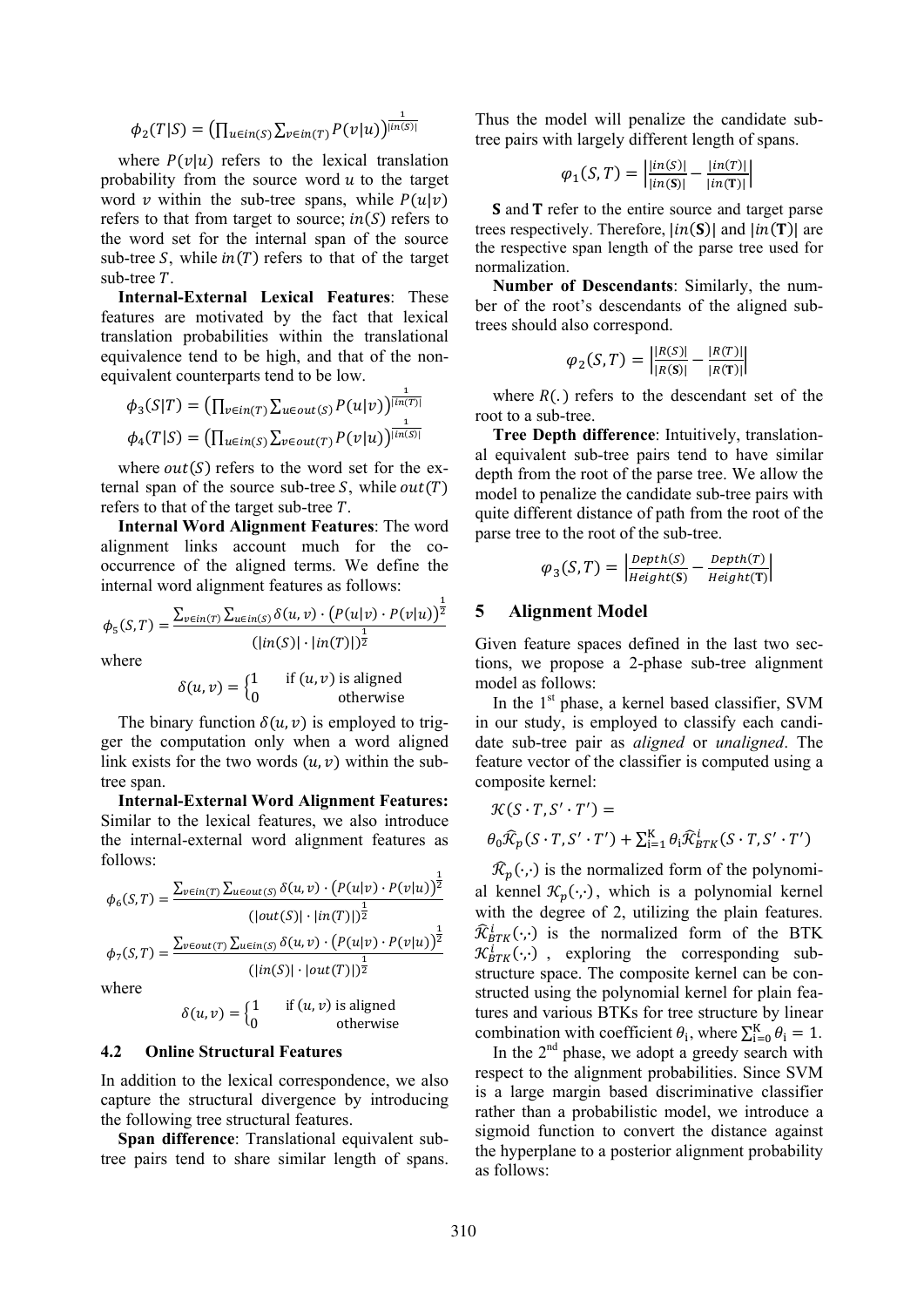$$
P(a_+|S,T) = \frac{1}{1 + e^{-D_+}}
$$

$$
P(a_-|S,T) = \frac{1}{1 + e^{-D_-}}
$$

where  $D_{+}$  is the distance for the instances classified as *aligned* and  $D_{-}$  is that for the *unaligned*. We use  $P(a_{+}|S,T)$  as the confidence to conduct the *sure* links for those classified as *aligned*. On this perspective, the alignment probability is suitable as a searching metric. The search space is reduced to that of the candidates classified as *aligned* after the 1<sup>st</sup> phase.

#### **6 Experiments on Sub-Tree Alignments**

In order to evaluate the effectiveness of the alignment model and its capability in the applications requiring syntactic translational equivalences, we employ two corpora to carry out the sub-tree alignment evaluation. The first is HIT gold standard English Chinese parallel tree bank referred as HIT corpus<sup>1</sup>. The other is the automatically parsed bilingual tree pairs selected from FBIS corpus (allowing minor parsing errors) with human annotated sub-tree alignment.

#### **6.1 Data preparation**

HIT corpus, which is collected from English learning text books in China as well as example sentences in dictionaries, is used for the gold standard corpus evaluation. The word segmentation, tokenization and parse-tree in the corpus are manually constructed or checked. The corpus is constructed with manually annotated sub-tree alignment. The annotation strictly reserves the semantic equivalence of the aligned sub-tree pair. Only *sure* links are conducted in the internal node level, without considering *possible* links adopted in word alignment. A different annotation criterion of the Chinese parse tree, designed by the annotator, is employed. Compared with the widely used Penn TreeBank annotation, the new criterion utilizes some different grammar tags and is able to effectively describe some rare language phenomena in Chinese. The annotator still uses Penn TreeBank annotation on the English side. The statistics of HIT corpus used in our experiment is shown in Table 1. We use 5000 sentences for experiment and divide them into three parts, with 3k for training, 1k for testing and 1k for tuning the parameters of kernels and thresholds of pruning the negative instances.

|                       | Chinese | English |
|-----------------------|---------|---------|
| # of Sentence pair    | 5000    |         |
| Avg. Sentence Length  | 12.93   | 12.92   |
| Avg. $#$ of sub-tree  | 21 40   | 23.58   |
| Avg. $#$ of alignment | 11 60   |         |

Table 1. Corpus Statistics for HIT corpus

Most linguistically motivated syntax based SMT systems require an automatic parser to perform the rule induction. Thus, it is important to evaluate the sub-tree alignment on the automatically parsed corpus with parsing errors. In addition, HIT corpus is not applicable for MT experiment due to the problems of domain divergence, annotation discrepancy (Chinese parse tree employs a different grammar from Penn Treebank annotations) and degree of tolerance for parsing errors.

Due to the above issues, we annotate a new data set to apply the sub-tree alignment in machine translation. We randomly select 300 bilingual sentence pairs from the Chinese-English FBIS corpus with the length  $\leq$  30 in both the source and target sides. The selected plain sentence pairs are further parsed by Stanford parser (Klein and Manning, 2003) on both the English and Chinese sides. We manually annotate the sub-tree alignment for the automatically parsed tree pairs according to the definition in Section 1. To be fully consistent with the definition, we strictly reserve the semantic equivalence for the aligned sub-trees to keep a high precision. In other words, we do not conduct any doubtful links. The corpus is further divided into 200 aligned tree pairs for training and 100 for testing as shown in Table 2.

|                      | Chinese | English |
|----------------------|---------|---------|
| # of Sentence pair   | 300     |         |
| Avg. Sentence Length | 16.94   | 20.81   |
| Avg. $#$ of sub-tree | 28.97   | 34 39   |
| Avg. # of alignment  | 17.07   |         |

Table 2. Statistics of FBIS selected Corpus

#### **6.2 Baseline approach**

We implement the work in Tinsley et al. (2007) as our baseline methodology.

Given a tree pair  $\langle S, T \rangle$ , the baseline approach first takes all the links between the sub-tree pairs as alignment hypotheses, i.e., the Cartesian product of the two sub-tree sets:

 $\{S_1, ..., S_i, ..., S_l\} \times \{T_1, ..., T_i, ..., T_l\}$ 

 By using the lexical translation probabilities, each hypothesis is assigned an alignment score. All hypotheses with zero score are pruned out.

<sup>&</sup>lt;sup>1</sup>HIT corpus is designed and constructed by HIT-MITLAB. http://mitlab.hit.edu.cn/index.php/resources.html .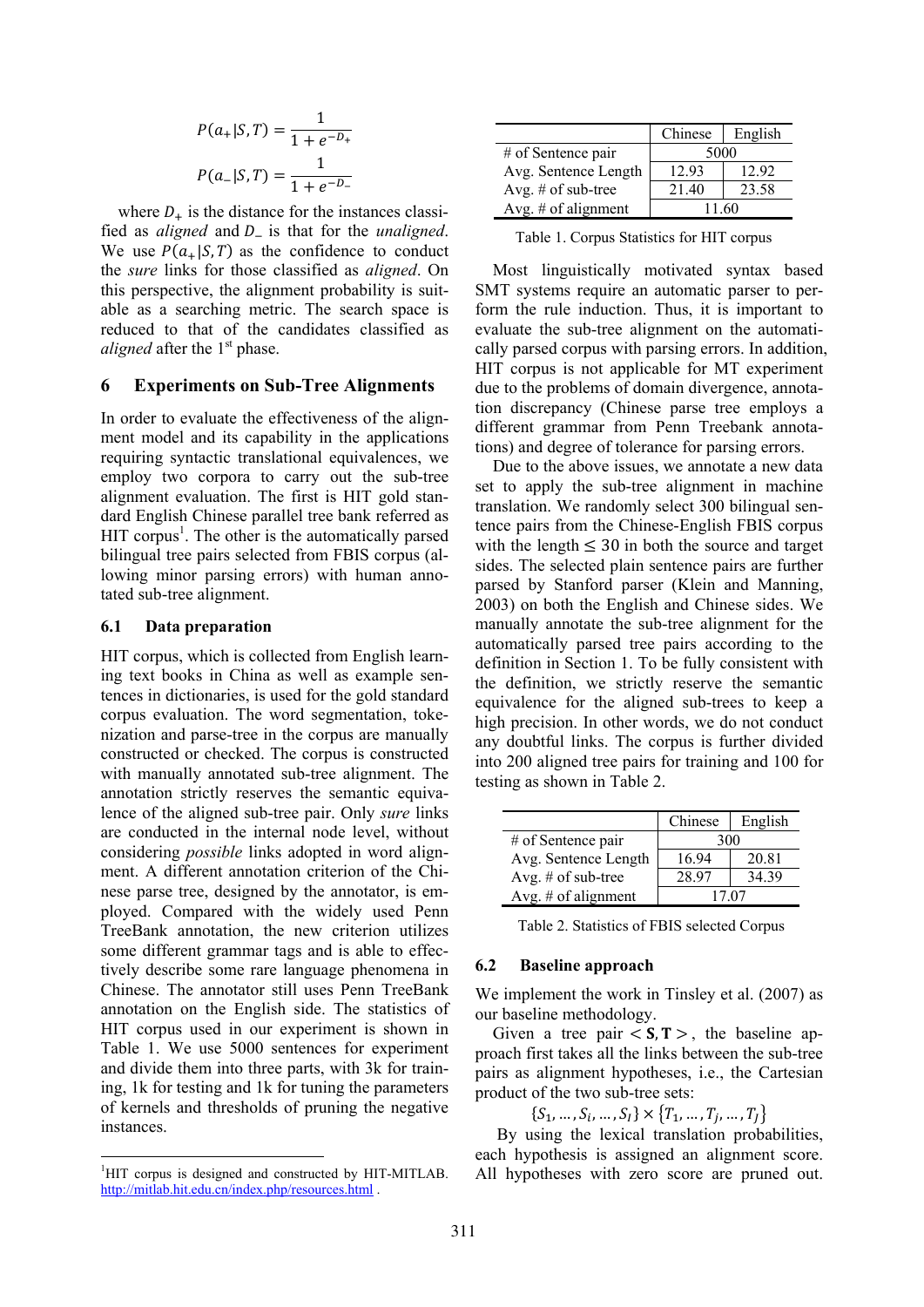| <b>Feature Space</b> | P     | R     | F     |
|----------------------|-------|-------|-------|
| Lex                  | 61.62 | 58.33 | 59.93 |
| Lex $+$ Online Str   | 70.08 | 69.02 | 69.54 |
| Plain +dBTK-STT      | 80.36 | 78.08 | 79.20 |
| Plain +dBTK-RdSTT    | 87.52 | 74.13 | 80.27 |
| Plain +dBTK-RgSTT    | 88.54 | 70.18 | 78.30 |
| Plain +dBTK-Root     | 81.05 | 84.38 | 82.68 |
| Plain +iBTK-STT      | 81.57 | 73.51 | 77.33 |
| Plain +iBTK-RdSTT    | 82.27 | 77.85 | 80.00 |
| Plain +iBTK-RgSTT    | 82.92 | 78.77 | 80.80 |
| Plain +iBTK-Root     | 76.37 | 76.81 | 76.59 |
| Plain +dBTK-Root     | 85.53 | 85.12 | 85.32 |
| $+iBTK-RgSTT$        |       |       |       |
| Baseline             | 64.14 | 66.99 | 65.53 |

Table 3. Structure feature contribution for HIT test set \*Plain= Lex +Online Str

Then the algorithm iteratively selects the link of the sub-tree pairs with the maximum score as a *sure* link, and blocks all hypotheses that contradict with this link and itself, until no non-blocked hypotheses remain.

The baseline system uses many heuristics in searching the optimal solutions with alternative score functions. Heuristic *skip1* skips the tied hypotheses with the same score, until it finds the highest-scoring hypothesis with no competitors of the same score. Heuristic *skip2* deals with the same problem. Initially, it skips over the tied hypotheses. When a hypothesis sub-tree pair  $(S_i, T_i)$ without any competitor of the same score is found, where neither  $S_i$  nor  $T_i$  has been skipped over, the hypothesis is chosen as a *sure* link. Heuristic *span1* postpones the selection of the hypotheses on the POS level. Since the highest-scoring hypotheses tend to appear on the leaf nodes, it may introduce ambiguity when conducting the alignment for a POS node whose child word appears twice in a sentence.

The baseline method proposes two score functions based on the lexical translation probability. They also compute the score function by splitting the tree into the internal and external components.

Tinsley et al. (2007) adopt the lexical translation probabilities dumped by GIZA++ (Och and Ney, 2003) to compute the span based scores for each pair of sub-trees. Although all of their heuristics combinations are re-implemented in our study, we only present the best result among them with the highest Recall and F-value as our baseline, denoted as *skip2\_s1\_span1*<sup>2</sup> .

| <b>Feature Space</b> | P     | R     | F     |
|----------------------|-------|-------|-------|
| Lex                  | 73.48 | 71.66 | 72.56 |
| Lex $+$ Online Str   | 77.02 | 73.63 | 75.28 |
| Plain +dBTK-STT      | 81.44 | 74.42 | 77.77 |
| Plain +dBTK-RdSTT    | 81.40 | 69.29 | 74.86 |
| Plain +dBTK-RgSTT    | 81.90 | 67.32 | 73.90 |
| Plain +dBTK-Root     | 78.60 | 80.90 | 79.73 |
| Plain +iBTK-STT      | 82.94 | 79.44 | 81.15 |
| Plain +iBTK-RdSTT    | 83.14 | 80    | 81.54 |
| Plain +iBTK-RgSTT    | 83.09 | 79.72 | 81.37 |
| Plain +iBTK-Root     | 78.61 | 79.49 | 79.05 |
| Plain +dBTK-Root     | 82.70 | 82.70 | 82.70 |
| +iBTK-RdSTT          |       |       |       |
| Baseline             | 70.48 | 78.70 | 74.36 |

Table 4. Structure feature contribution for FBIS test set

#### **6.3 Experimental settings**

We use SVM with binary classes as the classifier. In case of the implementation, we modify the Tree Kernel tool (Moschitti, 2004) and SVMLight (Joachims, 1999). The coefficient  $\theta_i$  for the composite kernel are tuned with respect to F-measure (**F**) on the development set of HIT corpus. We empirically set C=2.4 for SVM and use  $\alpha = 0.23$ , the default parameter  $\lambda = 0.4$  for BTKs.

Since the negative training instances largely overwhelm the positive instances, we prune the negative instances using the thresholds according to the lexical feature functions  $(\phi_1, \phi_2, \phi_3, \phi_4)$  and online structural feature functions ( $\varphi_1$ ,  $\varphi_2$ ,  $\varphi_3$ ). Those thresholds are also tuned on the development set of HIT corpus with respect to F-measure.

To learn the lexical and word alignment features for both the proposed model and the baseline method, we train GIZA++ on the entire FBIS bilingual corpus (240k). The evaluation is conducted by means of Precision (**P**), Recall (**R**) and Fmeasure (**F**).

#### **6.4 Experimental results**

In Tables 3 and 4, we incrementally enlarge the feature spaces in certain order for both corpora and examine the feature contribution to the alignment results. In detail, the iBTKs and dBTKs are firstly combined with the polynomial kernel for plain features individually, then the best iBTK and dBTK are chosen to construct a more complex composite kernel along with the polynomial kernel for both corpora. The experimental results show that:

• All the settings with structural features of the proposed approach achieve better performance than the baseline method. This is because the

 $2$  s1 denotes score function 1 in Tinsley et al. (2007), skip2\_s1\_span1 denotes the utilization of heuristics skip2 and span1 while using score function 1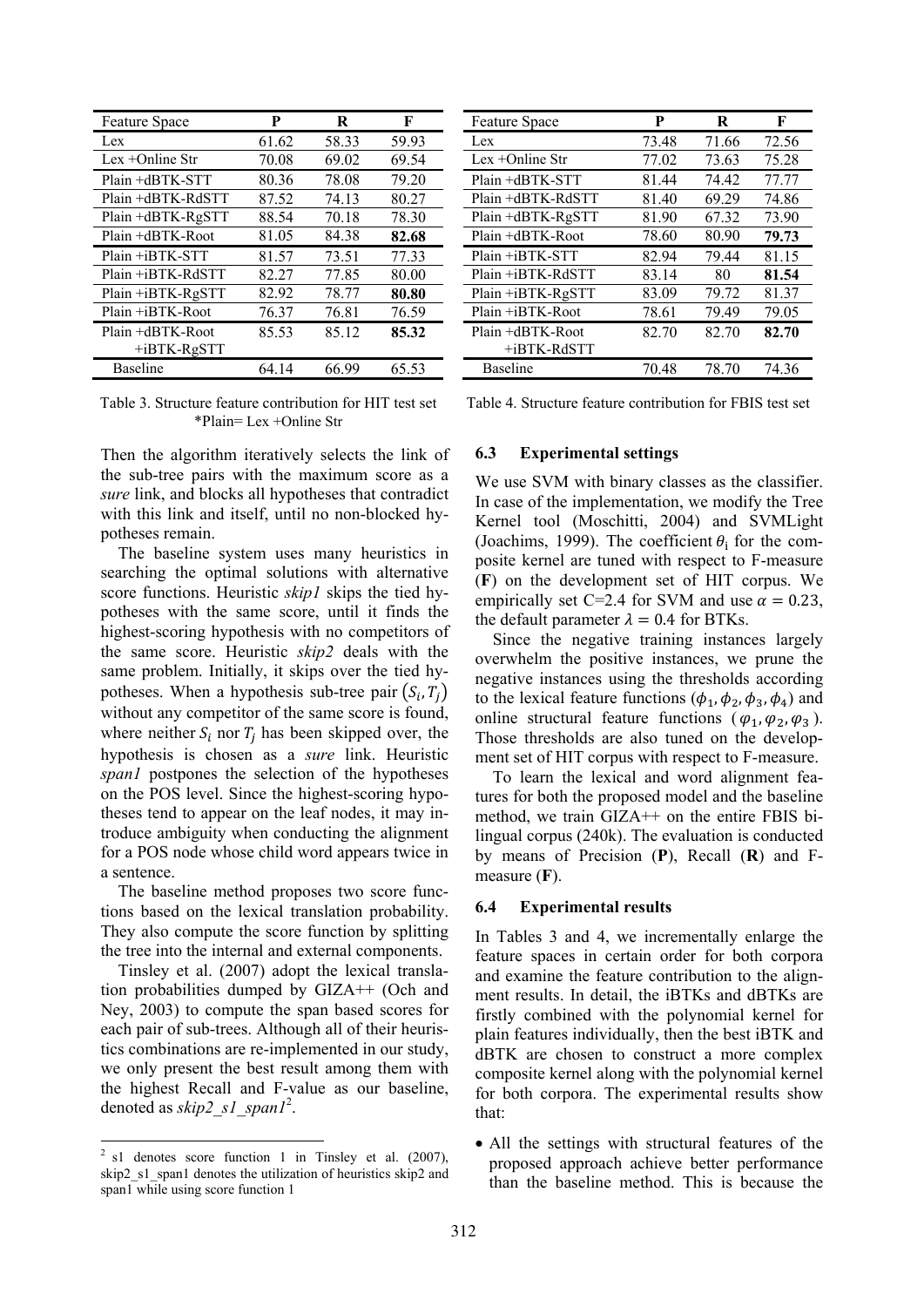baseline only assesses semantic similarity using the lexical features. The improvement suggests that the proposed framework with syntactic structural features is more effective in modeling the bilingual syntactic correspondence.

- By introducing BTKs to construct a composite kernel, the performance in both corpora is significantly improved against only using the polynomial kernel for plain features. This suggests that the structural features captured by BTKs are quite useful for the sub-tree alignment task. We also try to use BTKs alone without the polynomial kernel for plain features; however, the performance is rather low. This suggests that the structure correspondence cannot be used to measure the semantically equivalent tree structures alone, since the same syntactic structure tends to be reused in the same parse tree and lose the ability of disambiguation to some extent. In other words, to capture the semantic similarity, structure features requires lexical features to cooperate.
- After comparing iBTKs with the corresponding dBTKs, we find that for *FBIS* corpus, iBTK greatly outperforms dBTK in any feature space except the Root space. However, when it comes the *HIT* corpus, the gaps between the corresponding iBTKs and dBTKs are much closer, while on the Root space, dBTK outperforms iBTK to a large amount. This finding can be explained by the relationship between the amount of training data and the high dimensional feature space. Since dBTKs are constructed in a joint manner which obtains a much larger high dimensional feature space than those of iBTKs, dBTKs require more training data to excel its capability, otherwise it will suffer from the data sparseness problem. The reason that dBTK outperforms iBTK in the feature space of Root in *FBIS* corpus is that although it is a joint feature space, the Root node pairs can be constructed from a close set of grammar tags and to form a relatively low dimensional space.

 As a result, when applying to *FBIS* corpus, which only contains limited amount of training data, dBTKs will suffer more from the data sparseness problem, and therefore, a relatively low performance. When enlarging the amount of training corpus to the *HIT* corpus, the ability of dBTKs excels and the benefit from data increasing of dBTKs is more significant than iBTKs.

• We also find that the introduction of BTKs gains more improvement in HIT gold standard corpus

than in FBIS corpus. Other than the factor of the amount of training data, this is also because the plain features in Table 3 are not as effective as those in Table 4, since they are trained on FBIS corpus which facilitates Table 4 more with respect to the domains. On the other hand, the grammatical tags and syntactic tree structures are more accurate in HIT corpus, which facilitates the performance of BTKs in Table 3.

- On the comparison across the different feature spaces of BTKs, we find that STT, RdSTT and TgSTT are rather selective, since **Recall**s of those feature spaces are relatively low, exp. for HIT corpus. However, the Root sub-structure obtains a satisfactory **Recall** for both corpora. That's why we attempt to construct a more complex composite kernel in adoption of the kernel of dBTK-Root as below.
- To gain an extra performance boosting, we further construct a composite kernel which includes the best iBTK and the best dBTK for each corpus along with the polynomial kernel for plain features. In the HIT corpus, we use dBTK in the Root space and iBTK in the RgSST space; while for FBIS corpus, we use dBTK in the Root space and iBTK in the RdSST space. The experimental results suggest that by combining iBTK and dBTK together, we can achieve more improvement.

# **7 Experiments on Machine Translation**

In addition to the intrinsic alignment evaluation, we further conduct the extrinsic MT evaluation. We explore the effectiveness of sub-tree alignment for both phrase based and linguistically motivated syntax based SMT systems.

# **7.1 Experimental configuration**

In the experiments, we train the translation model on FBIS corpus (7.2M (Chinese) + 9.2M (English) words in 240,000 sentence pairs) and train a 4 gram language model on the Xinhua portion of the English Gigaword corpus (181M words) using the SRILM Toolkits (Stolcke, 2002). We use these sentences with less than 50 characters from the NIST MT-2002 test set as the development set (to speed up tuning for syntax based system) and the NIST MT-2005 test set as our test set. We use the Stanford parser (Klein and Manning, 2003) to parse bilingual sentences on the training set and Chinese sentences on the development and test set. The evaluation metric is case-sensitive BLEU-4.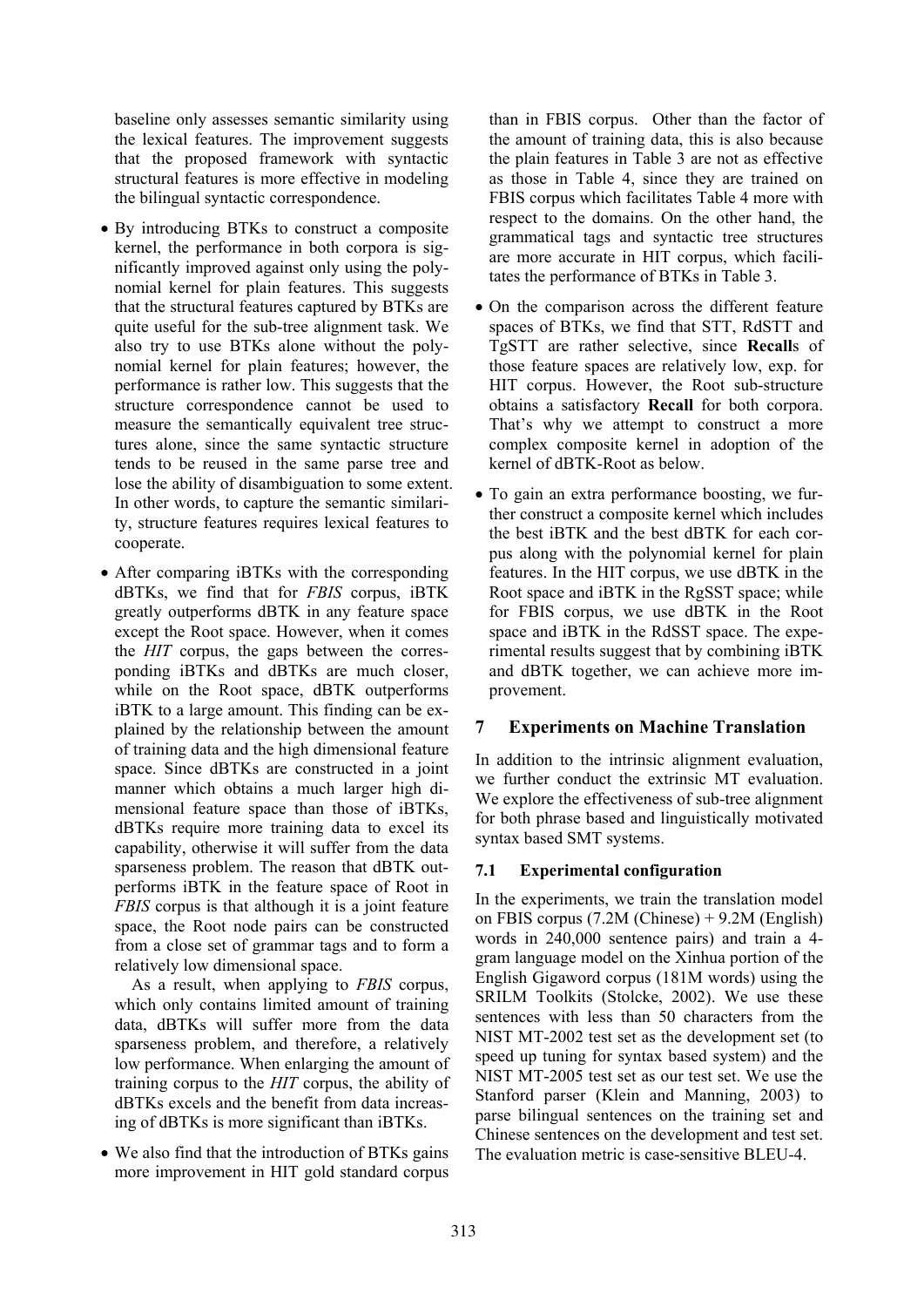| System       | Model        | <b>BLEU</b> |
|--------------|--------------|-------------|
| Moses        | $BP*$        | 23.86       |
|              | DirC         | 23.98       |
|              | EWoS         | 24.48       |
| Syntax       | <b>STSG</b>  | 24.71       |
| <b>STSG</b>  | DirC         | 25.16       |
|              | EWoS         | 25.38       |
| Syntax       | <b>STSSG</b> | 25.92       |
| <b>STSSG</b> | DirC         | 25.95       |
|              | EWoS         | 26.45       |

Table 5. MT evaluation on various systems \*BP denotes bilingual phrases

For the phrase based system, we use Moses (Koehn et al., 2007) with its default settings. For the syntax based system, since sub-tree alignment can directly benefit Tree-2-Tree based systems, we apply the sub-tree alignment in a syntax system based on Synchronous Tree Substitution Grammar (STSG) (Zhang et al., 2007). The STSG based decoder uses a pair of *elementary tree*<sup>3</sup> as a basic translation unit. Recent research on tree based systems shows that relaxing the restriction from tree structure to tree sequence structure (Synchronous Tree Sequence Substitution Grammar: STSSG) significantly improves the translation performance (Zhang et al., 2008). We implement the STSG/STSSG based model in the Pisces decoder with the identical features and settings in Sun et al. (2009). In the Pisces decoder, the STSSG based decoder translates each span iteratively in a bottom up manner which guarantees that when translating a source span, any of its subspans is already translated. The STSG based decoding can be easily performed with the STSSG decoder by restricting the translation rule set to be elementary tree pairs only.

As for the alignment setting, we use the word alignment trained on the entire FBIS (240k) corpus by GIZA++ with heuristic grow-diag-final for both Moses and the syntax system. For sub-treealignment, we use the above word alignment to learn lexical/word alignment feature, and train with the FBIS training corpus (200) using the composite kernel of Plain+dBTK-Root+iBTK-RdSTT.

### **7.2 Experimental results**

Compared with the adoption of word alignment, translational equivalences generated from structural alignment tend to be more grammatically aware and syntactically meaningful. However, utilizing syntactic translational equivalences alone for machine translation loses the capability of modeling non-syntactic phrases (Koehn et al., 2003). Consequently, instead of using phrases constraint by sub-tree alignment alone, we attempt to combine word alignment and sub-tree alignment and deploy the capability of both with two methods.

- *Directly Concatenate* (DirC) is operated by directly concatenating the rule set genereted from sub-tree alignment and the original rule set generated from word alignment (Tinsley et al., 2009). As shown in Table 5, we gain minor improvement in the Bleu score for all configurations.
- Alternatively, we proposed a new approach to generate the rule set from the scratch. We constrain the bilingual phrases to be consistent with *Either Word alignment or Sub-tree alignment* (EWoS) instead of being originally consistent with the word alignment only. The method helps tailoring the rule set decently without redundant counts for syntactic rules. The performance is further improved compared to DirC in all systems.

The findings suggest that with the modeling of non-syntactic phrases maintained, more emphasis on syntactic phrases can benefit both the phrase and syntax based SMT systems.

### **8 Conclusion**

In this paper, we explore syntactic structure features by means of Bilingual Tree Kernels and apply them to bilingual sub-tree alignment along with various lexical and plain structural features. We use both gold standard tree bank and the automatically parsed corpus for the sub-tree alignment evaluation. Experimental results show that our model significantly outperforms the baseline method and the proposed Bilingual Tree Kernels are very effective in capturing the cross-lingual structural similarity. Further experiment shows that the obtained sub-tree alignment benefits both phrase and syntax based MT systems by delivering more weight on syntactic phrases.

#### **Acknowledgments**

We thank MITLAB<sup>4</sup> in Harbin Institute of Technology for licensing us their sub-tree alignment corpus for our research.

<sup>&</sup>lt;sup>3</sup> An elementary tree is a fragment whose leaf nodes can be either non-terminal symbols or terminal symbols.

 $<sup>4</sup>$  http://mitlab.hit.edu.cn/.</sup>